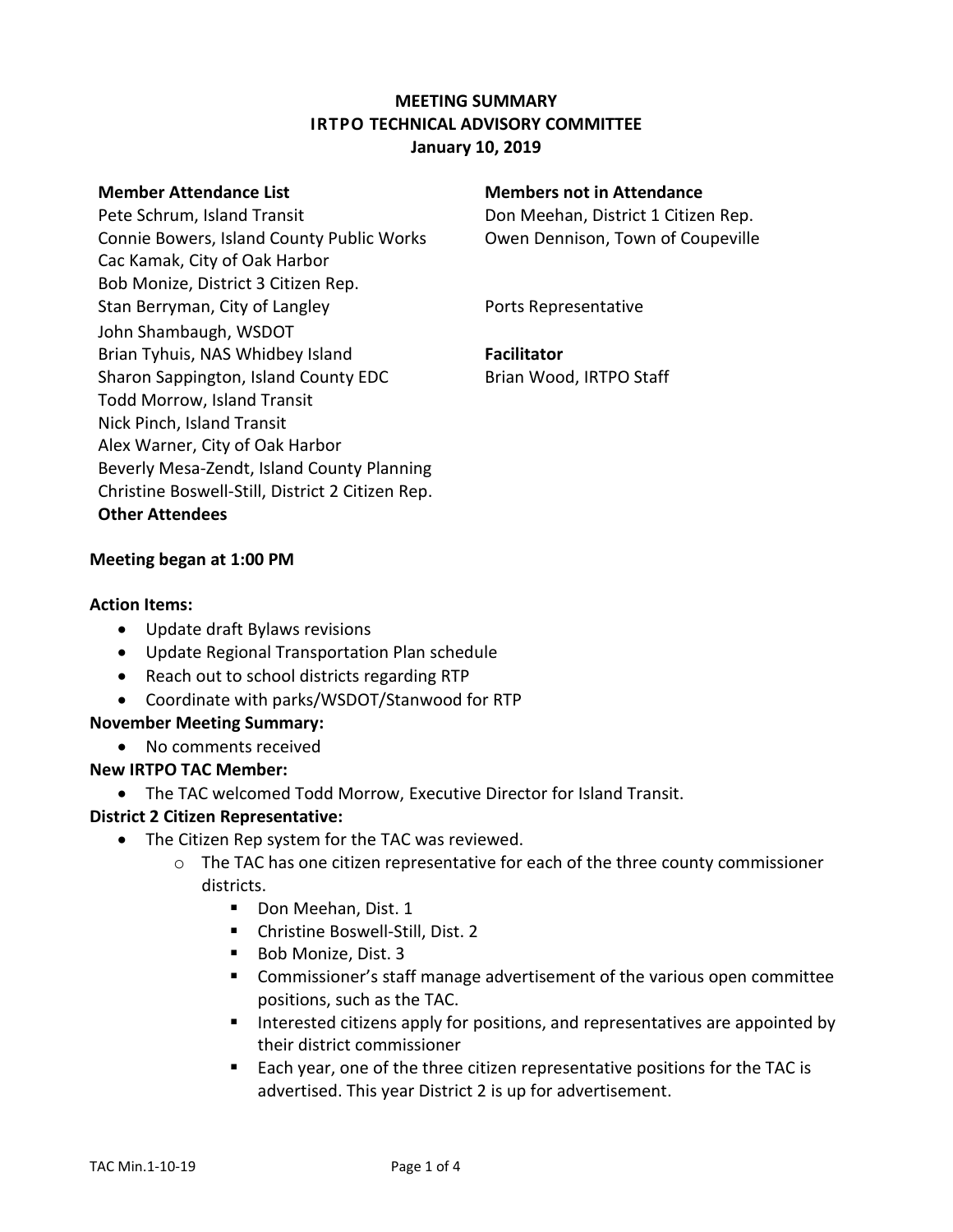Current representatives don't need to formally reapply. Instead, they can simply send an email to Commissioner Executive Assistant, Pam Dill [\(pamd@co.island.wa.us\)](mailto:pamd@co.island.wa.us) and indicate that they would like to be reappointed.

# **Updates from November Exec Board Meeting**

- Regional Transportation Plan (RTP)
	- $\circ$  The IRTPO sought a time extension for the RTP do to need for more coordination between:
		- WSDOT and the IRTPO regarding potential highway strategies on Whidbey
		- City of Stanwood, WSDOT and IRTPO regarding SR 532
		- WSDOT, State Parks and IRTPO to address region entry ways through parks
	- o IRTPO's met in Stanwood on 1/9/19 to engage regional stakeholders, planners, and others to discuss issues and opportunities that can inform our plan.
		- **The meeting was very productive and brought many new faces to the** transportation discussion table.
		- **Insights shared by the school district's transportation director, Lisa Orton,** indicated that it may be valuable to do more specific outreach to Whidbey School Districts as well.
	- o t
- Washington State Transportation Commission Visit
	- o TAC members were given an overview of the WSTC visit, including:
		- 4 hour tour highlighting a variety of transportation issues, opportunities, and successes on Whidbey
		- Full day of presentations to the WSTC and Secretary of Transportation by IRTPO members, staff, NSTA, WSDOT, WSF, NAS Whidbey and other community interest leaders
		- Outcome of the WSTC was positive with regard to WSTC feedback and value preparations had for RTP development.
- Proposal: IRTPO-Public Health Coordination
	- o TAC was informed about a potential partnership opportunity with Island County Public Health that was brought to the Board in November.
		- Similar to the IRTPO, the Assessment and Healthy Communities Program of Public Health also produces a plan that addresses transportation needs for vulnerable populations.
			- IRTPO: Human Services Transportation Plan
			- Assessment & Communities: Community Health Improvement Plan
		- While not envisioned as a full position on its own, a staff person charged with addressing special transportation needs could:
			- Facilitate meetings of the TEC (on Whidbey & Camano)
			- Maintain the TEN
			- Be the point of contact and information disseminator for special needs transportation concerns
			- Participate in NSTA Health & Transportation efforts
			- Participate in newly formed North Counties Transportation Coalition
			- Attend (or speak at) community meetings (Opportunity Council for example) where the focus is on transportation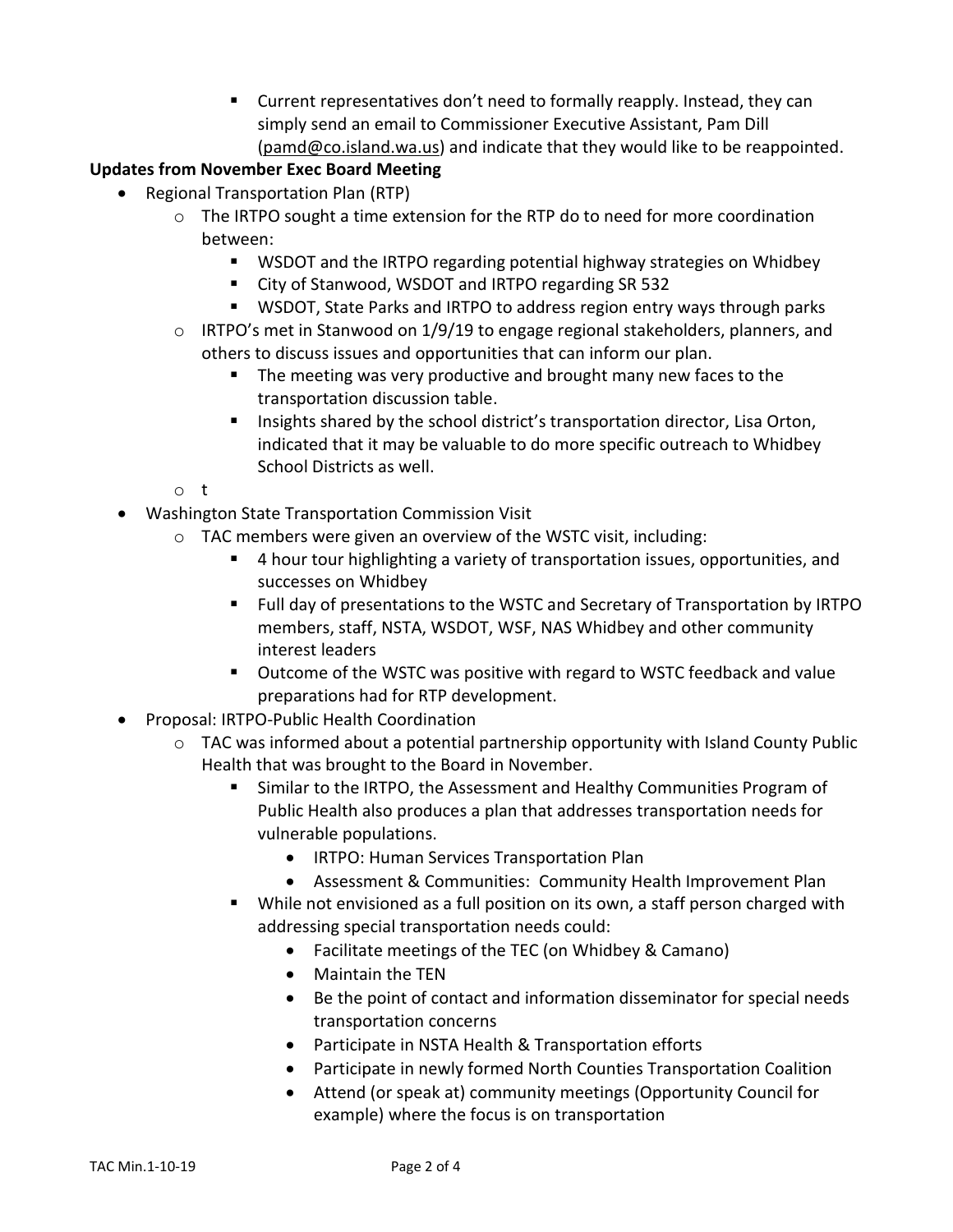- Work with mobility coordination staff at key transit providers to stay abreast of developments affecting vulnerable populations
- Act as a grant liaison/coordinator/resource for non-profits
- Implement plan initiatives (such as outreach to non-English speaking populations)
- Be a staff equity consultant for public works transportation projects.
- Staff are in the exploratory stage regarding this proposal
- Proposal: City of Stanwood IRTPO Associate Member Invitation
	- $\circ$  IRTPO staff presented a proposal to include the City of Stanwood as an associate member of the IRTPO due to shared:
		- Concerns for special needs transportation
		- $\blacksquare$  Transit
		- **Services**
		- Recreation opportunities
		- **School District**
		- Interest in SR 532, from Camano to I-5
		- Non-motorized planning goals

# **Update: Regional Priorities List**

- TAC members discussed a Regional Priorities List that was developed based on expressed support by the IRTPO.
	- o It was noted that the project list was not prioritized priorities, and were drawn from a number of Executive Board approved documents or from the IRTPO current Regional Transportation Plan work. WSDOT needs for our region were also included.
	- o TAC members were reminded that the IRTPO is not a lobbying body and the list was intended to inventory expressed priorities of the IRTPO in support of RTP development.
	- $\circ$  Island County Council of Governments is aware of the list and asked the IRTPO Executive Director, Bill Oakes, to present it to them.

# **Update: HSTP Draft Plan**

- The IRTPO was granted an extension for developing a Human Services Transportation Plan.
	- o New deadline is end of February.
	- o A draft is expected to go before the IRTPO Board in January and a final approval is expected in February.
- The following outcomes of the HSTP development process were noted:
	- o Increased staff and IRTPO member awareness of needs and gaps
	- o New resources and opportunities were identified
	- o The plan can do more than satisfy Consolidated Grant process, including:
		- Be a resource to human services providers, transportation providers, and public works staff.
		- Help the region understand what it means to be a veteran or to use paratransit in our region.
		- House projects that can move forward outside of the Consolidated grant process
		- **Provide direction for Transportation Equity Committee.**